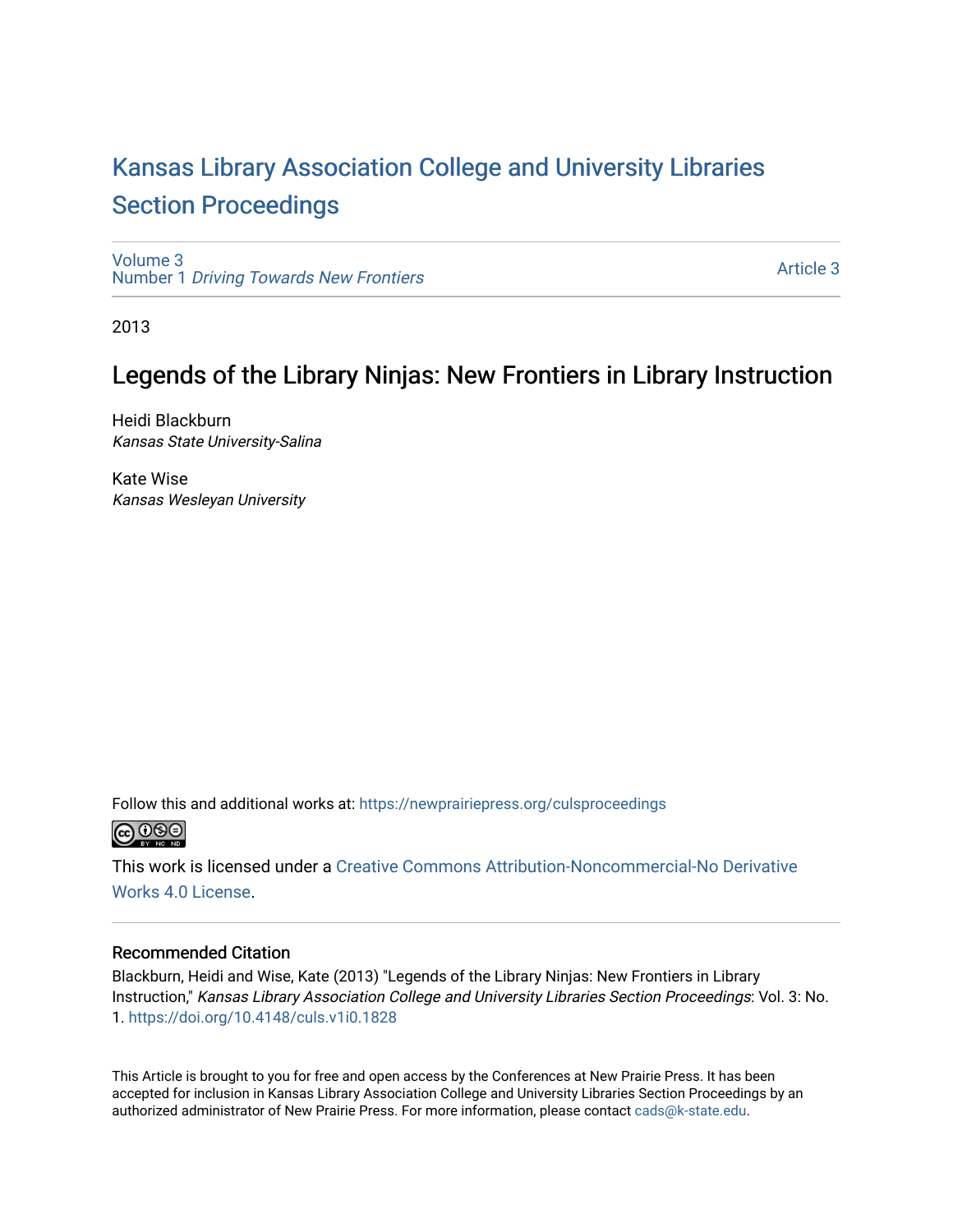## Legends of the Library Ninjas: New Frontiers in Library Instruction

#### **Abstract**

Librarians can become disheartened when carefully prepared handouts go in the recycle bin, or are left on chairs and tables when an instruction session ends. The realization that the instruction has become stale is even more discouraging. Recognizing a need for innovative library instruction after reading Matt Upson and Michael Hall's Library of the Living Dead, and experiencing such student apathy towards their own instruction, the librarians from Kansas State University Salina and Kansas Wesleyan University were inspired to collaborate to create a graphic novel to use as part of library instruction since neither of us felt we could tackle this project alone. The goal was to create something unique, memorable, and that would give the reader the impression the library can be fun and lighthearted, while teaching basic research skills to encourage lifelong learning. This article will discuss the history and execution of the project, present survey results from both before and after using the graphic novel as part of library instruction, and look at the future of the project.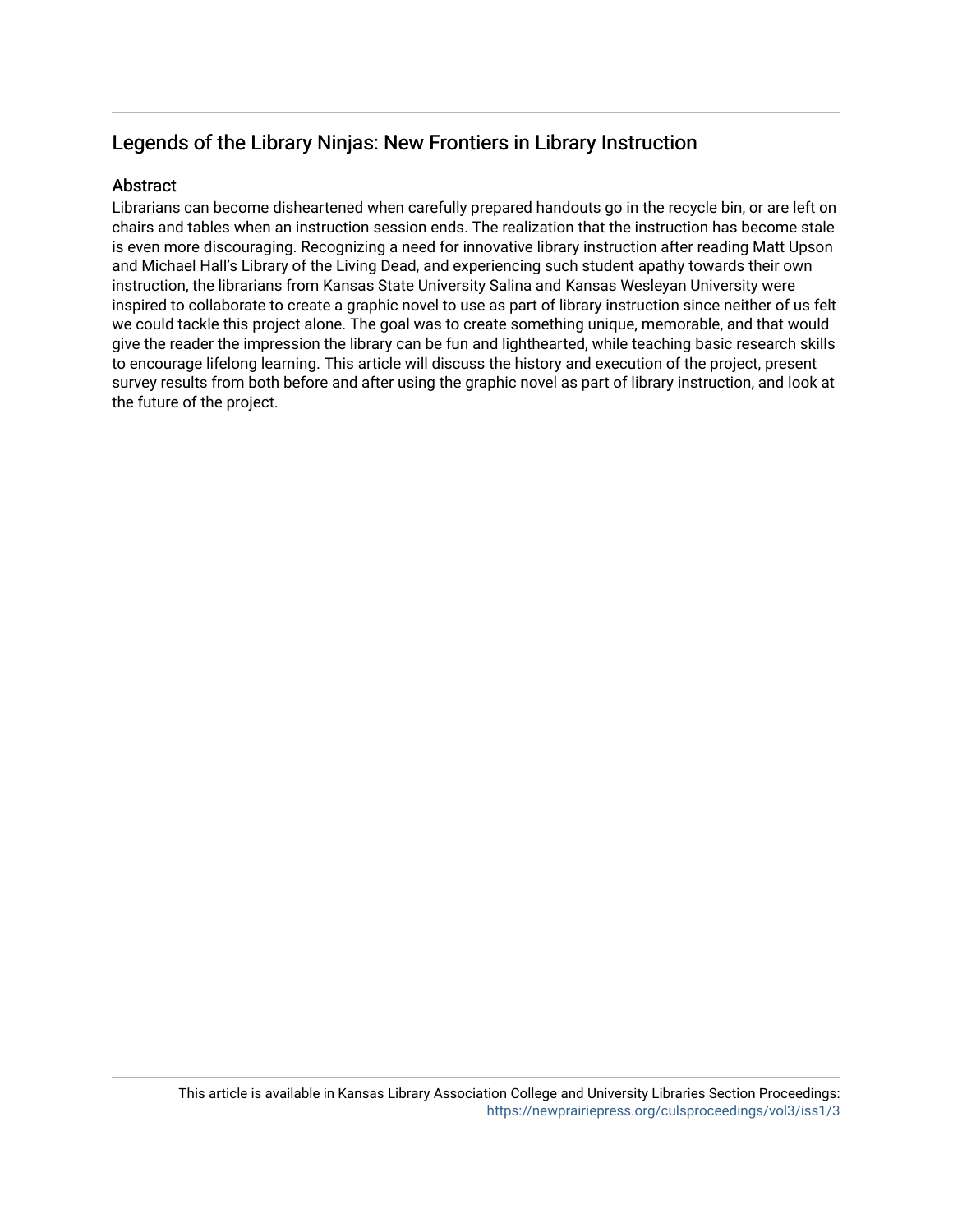

Volume 3, 2013

*Driving Towards New Frontiers* 

### **Legends of the Library Ninjas: New Frontiers in Library Instruction**

Heidi Blackburn Kansas State University - Salina Salina, Kansas

Kate Wise Kansas Wesleyan University Salina, Kansas

#### **Abstract**

Librarians can become disheartened when carefully prepared handouts go in the recycle bin, or are left on chairs and tables when an instruction session ends. The realization that the instruction has become stale is even more discouraging. Recognizing a need for innovative library instruction after reading Matt Upson and Michael Hall's *Library of the Living Dead*, and experiencing such student apathy towards their own instruction, the librarians from Kansas State University Salina and Kansas Wesleyan University were inspired to collaborate to create a graphic novel to use as part of library instruction since neither of us felt we could tackle this project alone. The goal was to create something unique, memorable, and that would give the reader the impression the library can be fun and lighthearted, while teaching basic research skills to encourage lifelong learning. This article will discuss the history and execution of the project, present survey results from both before and after using the graphic novel as part of library instruction, and look at the future of the project.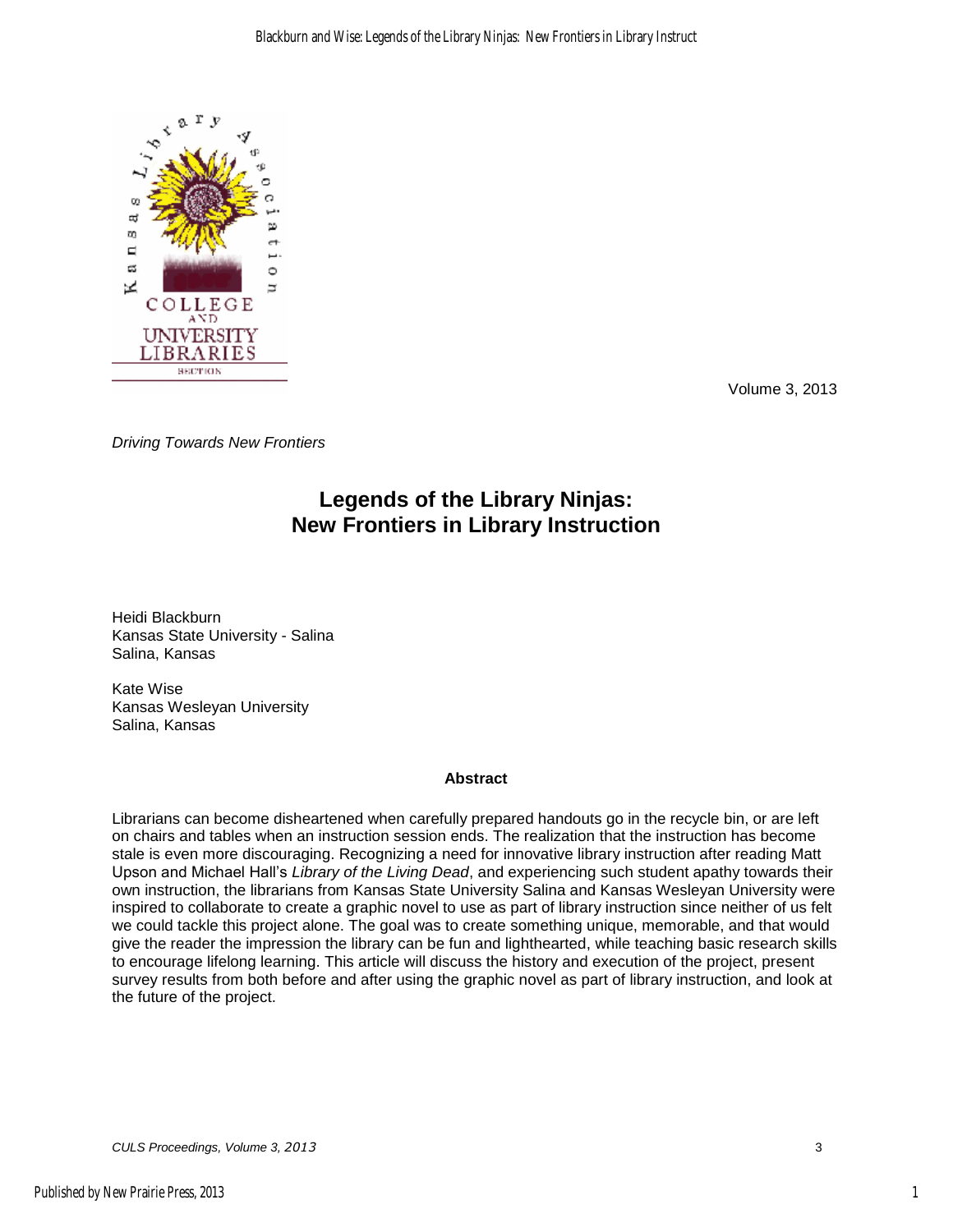#### **Literature Review**

Comic books and graphic novels have had a presence in libraries for at least 20 years. Early on, Robin Johnson (1990) identified three major categories for comics or graphic novels: commercial series following familiar themes, independently published comics, and comics from Europe and Japan, including manga. By 2006, O'English, Matthews, and Lindsay (2006) defined the term *graphic novel* as a label for the format, rather than a particular genre. While the article is primarily aimed at libraries considering collecting graphic novels, the transition of graphic novels from the comic format to a mainstream literary genre is important. In a pamphlet produced in 2006 by the ALA, National Coalition Against Censorship, and the Comic Book Legal Defense Fund, graphic novels cover "every conceivable genre." Libraries have an important role to play as graphic novels transition into a respected literary form. Toren (2009) argues "[it] is the place of academic librarians to … invite more people into that growing audience that respects rather than stereotypes the [graphic novel]." Specifically, Toren addresses the possible objections to "superhero" graphic novels in an academic library, arguing librarians are responsible for educating patrons about the legitimacy of graphic novels as literature.

As graphic novels become a serious literary form, the next step is to consider graphic novels as teaching tools. To this end, "[a] key idea … is that graphic novels present the reader with not only ideas … but also images" (Heaney, 2007). Heaney notes two reasons to collect graphic novels for use as learning tools that combine learning styles; they address multiple intelligences, and are helpful for visually dependent students and reluctant readers. Downey (2009) takes the idea further, arguing graphic novels are "perceived as less threatening by overwhelmed students … [and] can help them grasp the meaning of the content ... and be more motivated to read." She concludes by stating, "What was once disregarded as a lower form of literature has evolved into pop culture artifact, then into a tool to lure the reluctant reader, and now a medium to increase literacy, comprehension, knowledge, and creative thinking." An article in *Business Communication Quarterly* from 2009 suggests:

One potential idea is to create a textbook in the graphic novel format…creating a storyline where character and plot developments are illustrated … For example, a text could develop a story where an entrepreneur develops a business plan, pitches the business plan to generate startup capital, and then uses funds to start the enterprise and hire/train employees. Thus, a running character … could work through a plotline incorporating all entrepreneurial processes…" (Short).

This brings us to the catalyst for our project; Upson and Hall's (2011) *Library of the Living Dead*. In an article for C&RL News, they said, "We simply saw an immediate need, recognized our ability to create a fun and unique resource…and moved forward. … Innovative, tailored unique resources can promote the vitality of an institution and encourage high quality prospective students and staff to seek out that place for their education or potential job."

#### **Producing Our Graphic Novel**

As we wanted the final product to be a professional-looking graphic novel worth the effort of producing it, the first task we faced was finding an artist. Initially, Kate contacted the Kansas Wesleyan University (KWU) Art Department in spring 2011 to find a student looking for a senior or side project, but this fell through. In June of 2011, Heidi met Kansas State University Salina (K-State Salina) student Greg Charland browsing the library's graphic novels. Heidi mentioned the project, and discovered he was also a graphic artist. He sketched a few characters based on ideas we had already discussed, and we were so impressed we scheduled a meeting to talk through general ideas for the project. However, we wanted to respect his time and talent as an artist, so before we went any further, we needed to secure funding.

In September 2011, we wrote a grant for the Educational Opportunity Fund (EOF), awarded through the Student Governing Association for the K-State Salina campus, but it fell through. We also wrote a proposal that fall for the Academic Excellence Fund (AEF), a university-wide grant from Kansas State University for one-time project costs contributing to academic excellence. As the semester was ending,

*CULS Proceedings, Volume 3, 2013* 4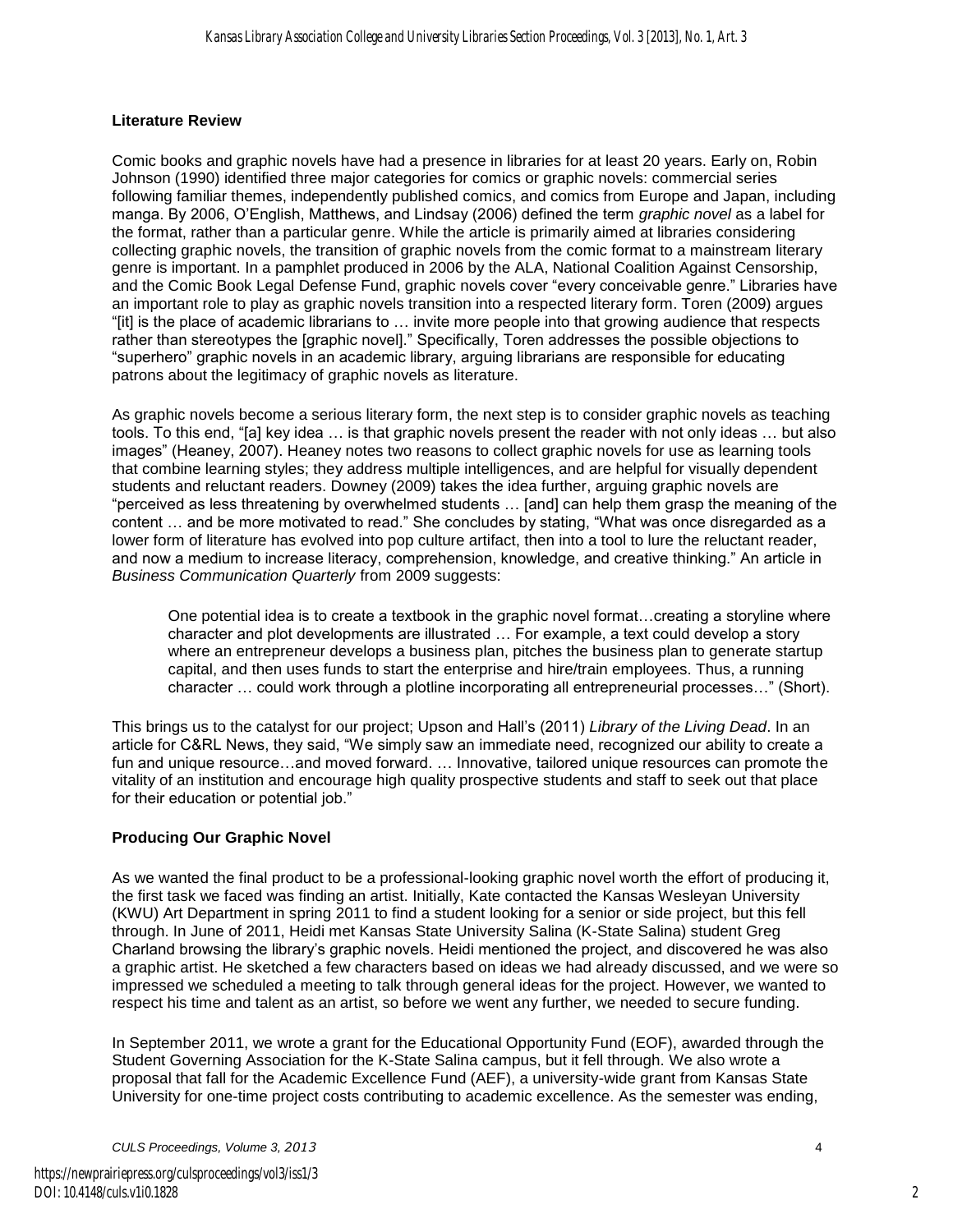we had not heard back from the AEF, so we started revising our timeline as well as looking into other funding options. However, just before the end of the semester, we were awarded the full \$3500 we had asked for in the grant. By this time, we had a basic outline ready and met again with Greg to finish the story line so he could start on the artwork over the holiday break. Shortly before spring break, Greg showed us pencil sketches for most of the pages, while we wrote the copy for the second, non-illustrated half of the graphic novel. There was some concern over meeting the deadline in time to order proof copies from the printer before the next academic year, but we stayed on top of the project. We had the files completed in time to order a proof copy by the end of May, and put in the orders for the first print runs by June. We used a print-on-demand graphic novel publisher, ComixPress, to produce the graphic novel and were satisfied with the results. Both campuses ordered print runs separately during the 2012 summer session. Heidi also set up online access to the graphic novel through Issuu, so we could track online analytics and provide free electronic access to the graphic novel, available at [http://dft.ba/](http://dft.ba/-libraryninjas) [libraryninjas.](http://dft.ba/-libraryninjas)

In the past, Heidi and Kate have collaborated on presentations and articles with no formal agreements. Even though the graphic novel was a bigger project, there was no anticipation of needing anything formal until K-State Salina administration expressed interest in obtaining a legal copyright to market the graphic novel. As a science and engineering research institution, such legal documents are standard protocol for the creation of new methods and instruments in these fields, but were not something we had considered, primarily because it was not a full-length text and because we were more interested in dispersing the content than safeguarding royalties. Before we knew about the university's interest in obtaining the legal copyright, we had planned to put both our school logos on the cover of the graphic novel, but in order for K-State Salina to distributed the graphic novel on campus, KWU's logo would have to be removed. After meetings over the phone and in person, we took the weekend to re-think and clarify our purposes and intent for the graphic novel. We both decided that course of action was against our personal and professional library philosophies to seek profit for this project. Additionally, Kate had a written document stating our intention to collaborate, which was signed by Kate, Heidi, the KWU library director and the KWU provost, satisfying both institutions.

#### **Using Our Graphic Novel**

Once we had the graphic novel online and in print, we introduced it to students and the campus community. At the K-State Salina campus, the graphic novel was announced on their Facebook page, Twitter, and library blog, and through marketing outlets on other campuses. Advance copies were given to the admissions and public relations offices, the writing center, and to academic advising. Next to the library entrance, a presentation was set up in a display case introducing the graphic novel. During the library's portion of new student orientation, 90 copies of the graphic novel were passed out with an invitation to a Ninja Party, and a link to the electronic version of the graphic novel was made available on the library website.

At KWU, an email introducing the graphic novel was sent to the faculty, and the public relations office. An announcement was made on the college's home page, with a corresponding news/blog post on the college website and a link to the e-book version on Memorial Library's homepage as well. A display about the graphic novel was put in the library's main display case. For freshmen and new students for the fall semester at KWU, the college requires students to enroll in Wesleyan Challenge, a class designed to help students learn college skills and transition to college life. Memorial Library was able to use one class period of the course to introduce the graphic novel and use it in library instruction of basic bibliographic skills.

3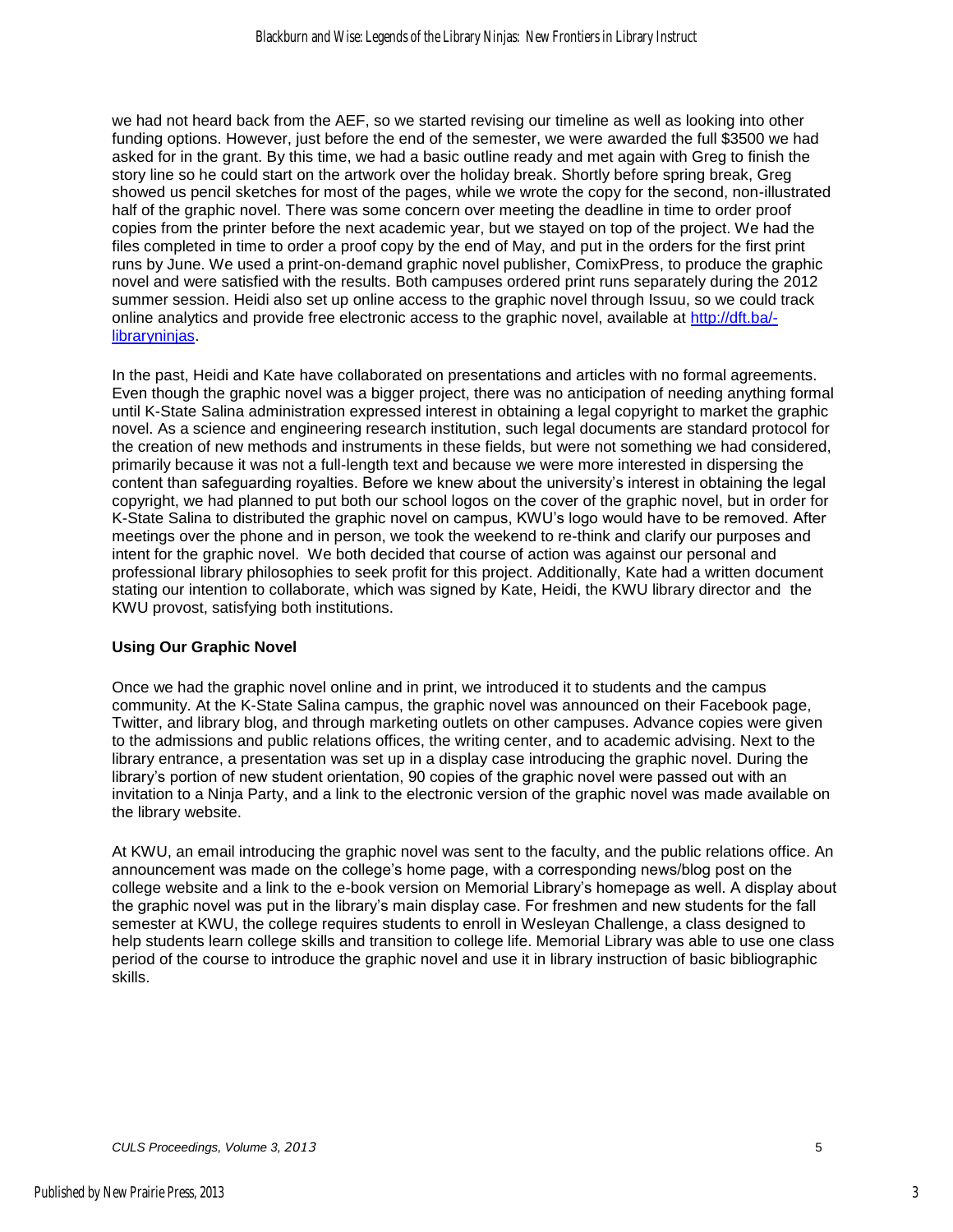#### **Assessing Our Graphic Novel**

We distributed surveys both before introducing the graphic novel, and after using it as part of bibliographic instruction. The pre-survey was to gauge attitudes towards using graphic novels as textbooks, handbooks, and as part of library instruction. Surveys were also distributed after we introduced the graphic novel and used as part of library instruction, and measured attitudes towards the graphic novel as a handbook, the effectiveness of the graphic novel as a teaching tool in library instruction, and opinions of the graphic novel itself.

K-State Salina distributed the first round of pre-surveys to a Literature & Society class in spring 2011, and also surveyed patrons at the reference desk, and 83 survey responses were collected. In spring 2012, Kansas Wesleyan sampled two behavioral science professors' classes, where 72 survey responses were collected.

| Table 1                                                                                             |                                         |                                  |
|-----------------------------------------------------------------------------------------------------|-----------------------------------------|----------------------------------|
| Pre-introduction of graphic novel survey<br>results                                                 |                                         |                                  |
| Percentage of respondents                                                                           | Kansas<br>State<br>University<br>Salina | Kansas<br>Wesleyan<br>University |
| Freshman                                                                                            | 49%                                     | 44%                              |
| Self-identified Male/Female                                                                         | 56/41                                   | 31/40                            |
| Listing a small to large amount of<br>previous experience with graphic<br>novels.                   | 35%                                     | 53%                              |
| Reported optimistic feelings towards<br>using a graphic novel as a handbook.                        | 66%                                     | 54%                              |
| Reported encouraging feelings towards<br>using a graphic novel instead of a<br>textbook in courses. | 60%                                     | 69%                              |

Since we planned to focus on freshmen and new students as users of the graphic novel, having a greater ratio of freshmen to other classes was important. We were encouraged to find almost half of the participants had some experience reading graphic novels. We asked about using a graphic novel as a textbook or a handbook, to see if this would affect students' attitudes about using a graphic novel in the classroom and the overall responses between graphic novel as handbook or textbook were largely positive.

*CULS Proceedings, Volume 3, 2013* 6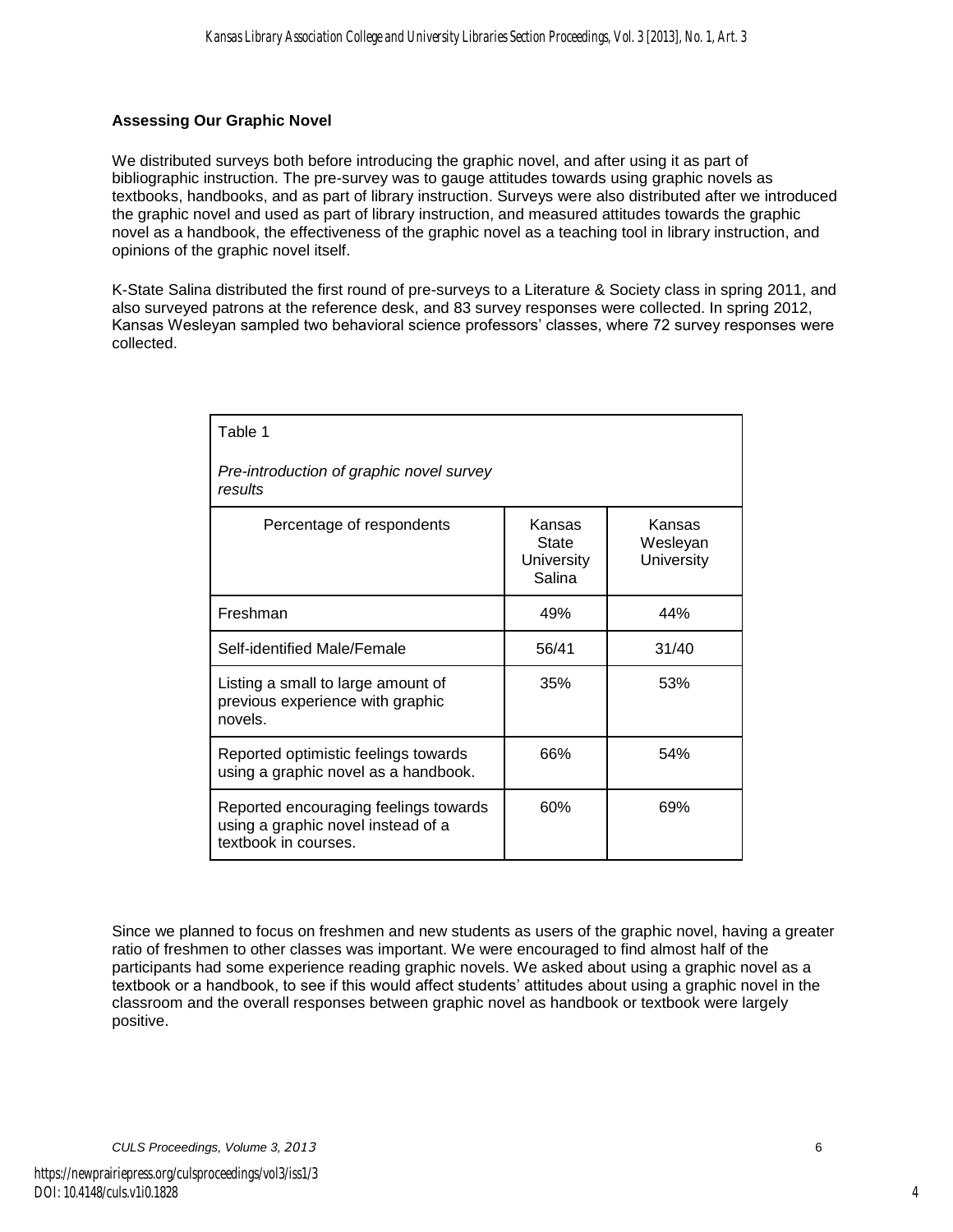In the fall 2012 semester, K-State Salina distributed the second survey to students who came to the Ninja Party and to students in enrolled in Unmanned Aerial Systems, Chemistry, and two sections of Expository Writing II classes as part of library instruction, with 49 total responses. Also in the fall 2012 semester, Kansas Wesleyan distributed the second surveys to the Wesleyan Challenge class, where 115 total responses were collected.

| Table 2                                                                                                                |                                      |                                         |  |
|------------------------------------------------------------------------------------------------------------------------|--------------------------------------|-----------------------------------------|--|
| Post-introduction of graphic novel survey<br>results                                                                   |                                      |                                         |  |
| Percentage of respondents                                                                                              | Kansas State<br>University<br>Salina | Kansas<br>Wesleyan<br><b>University</b> |  |
| Freshman                                                                                                               | 39%                                  | 98%                                     |  |
| Self-identified Male/Female                                                                                            | 33/16                                | 70/20                                   |  |
| Identified the most useful Boolean search<br>string for hypothetical research situation.                               | 80%                                  | 83%                                     |  |
| Identified the online catalog as the method<br>for finding books in the library.                                       | 57%                                  | 64%                                     |  |
| Identified "inter-library loan" as the service<br>through which the library borrows materials<br>from other libraries. | 49%                                  | 73%                                     |  |
| Rated the graphic novel as "awesome" or<br>"pretty cool."                                                              | 84%                                  | 65%                                     |  |

At both schools, the graphic novel was used in basic library instruction new students receive from the librarians. Of the three questions on library instruction, a majority of students identified the best Boolean search string; over half understood the library catalog was the best tool for locating books in the library; and around half identified inter-library loan as the service for borrowing books from other libraries; well over half of the respondents had encouraging opinions of the graphic novel.

#### **Lessons Learned and the Future**

While graphic novels have a place in libraries, and even a place in library instruction, this project is one of the first to collect empirical data about the process and there are a few limitations in the project that need to be addressed. While we assessed student opinions of graphic novels before and after introducing the project, we did not carry out any library instruction assessment without the graphic novel as a control session, because this would have been harmful to student success. Also, while we followed similar library instruction methods, and covered most of the same information, we did not follow a common lesson plan at both universities.